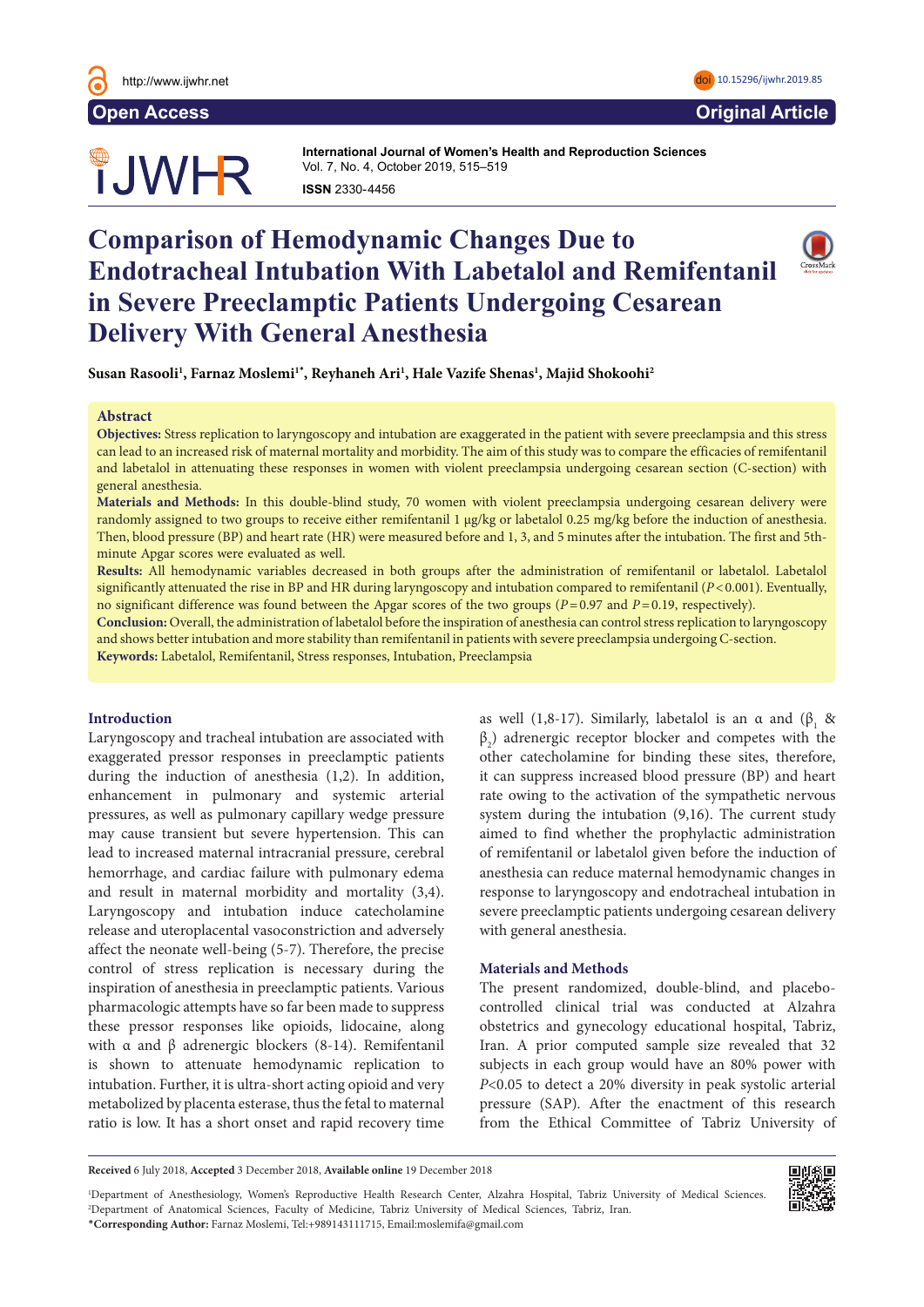Medical Sciences, 70 preeclamptic parturients with ASA (The American Society of Anesthesiologists) physical status of II and III, aged 20-40 years, undergoing general anesthesia for cesarean section were randomly allocated to one of two groups receiving remifentanil (1 µg/kg bolus IV,  $n=35$ ) or labetalol (0.25 mg/kg bolus IV,  $n=35$ ) 2 or 5 minutes before the induction of anesthesia, respectively. Written and knowledgeable satisfaction was received from all patients as well.

Patients demonstrating ASA class IV or higher, respiratory diseases, and congestive heart failure, as well as those with complicated endotracheal intubation and the lack of patient consent for participation were excluded from the study.

All patients were preoxygenated by 6 L/min flow of 100% oxygen for 3 minutes. Then, they were randomly assigned to receive remifentanil 1 µg/kg in group 1  $(n=35)$  and labetalol 0.25 mg/kg in group 2  $(n=35)$ 2 and 5 minutes before the induction of anesthesia, respectively. In addition, syringes for the medications were prepared and covered according to the random number list by an anaesthesia assistant who was blind to the study. Randomization was accomplished by a computer-created list of random numbers and BP and HRs were monitored with an automated cuff BP monitor. Patients' hemodynamic parameters were recorded by an anaesthesiologist who was unaware of the aim of the study.

The rapid sequence induction of anesthesia was performed with sodium thiopental 5 mg/kg and then succinylcholine 1.5 mg/kg. Next, endotracheal tube (ETT) was performed and all patients were mechanically ventilated after cricoid pressure and 50 seconds following the latest injection. The maintenance of anesthesia was provided by isoflurane 1% and 50% N2o in oxygen. Patients' hemodynamic parameters including HR, SAP, diastolic arterial pressure (DAP), and mean arterial pressure (MAP) were monitored and recorded immediately before ETT and 1, 3, and 5 minutes after the intubation. Apgar scores were evaluated for each neonate at the first and fiifth minutes after delivery.

Demographic data and other study variables were recorded and analyzed and the results were presented as mean ± SD for parametric data. All data were analyzed by student's t-test and Mann-Whitney test was applied to measure the significance between the study groups. Furthermore, the chi-square and reiterated measure tests were used for qualitative data and the accuracy of qualitative data, respectively. Finally, the data were analyzed by SPSS software, version 17 and *P* values <0.05 were considered statistically significant.

# **Results**

From 75 cases, 5 patients were deprived because of technically difficult intubation (n=2) and imperfect, unavailable or lost data for a perfect review  $(n=3)$ . The remaining 70 subjects were randomized in equal numbers

of two groups and completed the study without protocol reversal.

Based on the results, there were no significant differences between the groups with respect to maternal age, weight, height, gestational age, and neonate's weight (Table 1).

Moreover, the baseline SAP (measured immediately before the intubation) did not significantly differ between the groups. Conversely, it decreased significantly after the induction of anesthesia using the repeated-measured tests for accurate evaluation. The magnitude of the decrease was greater in the labetalol group  $(P<0.001)$  than the remifentanil group (Figure l).

In addition, DAP, MAP, and heart rate variations decreased significantly after the administration of labetalol in response to tracheal intubation (Table 2).

Finally, none of the newborns required resuscitative measures in the first minute after birth and no significant difference was found between the Apgar scores in both groups  $(P=0.97)$ .

### **Discussion**

Based on the findings of the present study the prophylactic administration of labetalol 0.25 mg/kg IV resulted in significantly lower hemodynamic variations than remifentanil 1 µg/kg IV due to laryngoscopy and intubation in preeclamptic patients undergoing caesarean section (C-section), indicating the efficacy of labetalol in attenuating the stress responses. Additionally, the results revealed that the control of BP and HR remains for a more prolonged time with labetalol compared with remifentanil which is a short-acting agent and thus can better preserve the stability of maternal hemodynamic parameters, especially the HR.

According to different studies, stress reply during the inspiration of anesthesia and tracheal intubation may potentially enhance maternal mortality and morbidity and the fetal risks by enhancing the circulating catecholamine levels and decreasing the placental blood flow (1-4, 10,15,18). Therefore, it was assumed that intercepting the increment in the maternal catecholamine concentrations may improve placental blood flow and neonatal outcomes.

Most of the clinicians use adjuncts to attenuate the sympathetic response associated with laryngoscopy and intubation in high-risk patients. Different studies compared beta blockers with fentanyl, nitroprusside, nitroglycerine, and the like (3-8,12,19).

For example, Yoo et al conducted a comparative doubleblind randomized study on 42 female subjects with severe preeclampsia undergoing C-section and reported the efficacy of remifentanil 1 µg/kg in attenuating hemodynamic changes during tracheal intubation. However, its use was associated with maternal hypotension and neonate respiratory depression (20). In our study, the same dose of remifentanil was used and effective control of hemodynamic changes was observed without any adverse effect on neonatal well-being and Apgar score.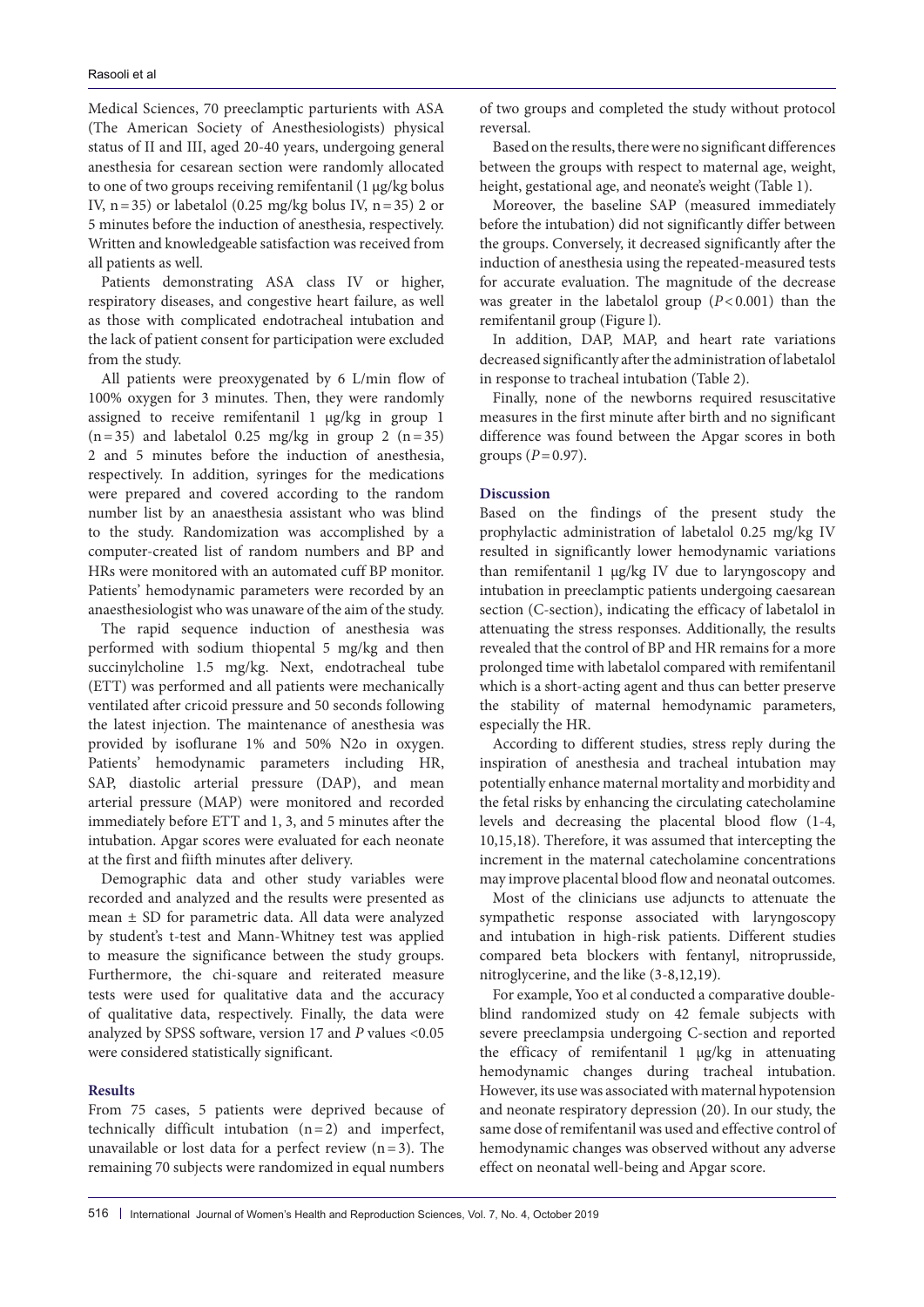Likewise, Ngan Kee et al, using remifentanil for the induction of anesthesia, investigated its maternal and neonatal effect and found that remifentanil can effectively attenuate hemodynamic responses during laryngoscopy and intubation, but may cause mild neonatal depression due to crossing the placenta (21).

A single bolus of 0.25 mg/kg labetalol effectively attenuates hemodynamic responses to laryngoscopy and tracheal intubation in parturients with severe preeclampsia and eclampsia undergoing delivery. Labetalol is an adrenergic receptor blocking agent with mild alpha 1 and predominant beta-adrenergic receptor blocking actions (alpha: beta blocked ratio of 1:7 for intravenous (IV) and 1:3 for per oral. administration). The onset of action of IV labetalol is 5 minutes (9).

In the present study, labetalol had a significantly better effect on hemodynamic responses than remifentanil and could control SAP, DAP, MAP, and HR more effectively

#### **Table 1.** Demographic Data

|                                         | Remifentanil<br>$(n=35)$ | Labetalol<br>$(n=35)$ | $P^*$ |
|-----------------------------------------|--------------------------|-----------------------|-------|
| Age $(v)$                               | $32.77 \pm 6.2$          | $33.49 \pm 6.6$       | 0.64  |
| Height (cm)                             | $162.03 \pm 5.7$         | $162.51 \pm 5.2$      | 0.15  |
| Weight (kg)                             | 80.74±9.01               | 83.51±7.00            | 0.71  |
| Gestational age (wk)                    | $34.23 \pm 3.8$          | 34.69±4.2             | 0.57  |
| Induction to delivery interval<br>(min) | $9.2 + 2.6$              | $8.51 + 2.7$          | 0.28  |
|                                         |                          |                       |       |

Note: Data are mean ± SD; \**P* < 0.05 is significant between the groups.

**Table 2.** Hemodynamic Changes During Laryngoscopy and Intubation



**Figure 1.** Hemodynamic (Mean Arterial Pressure and Heart Rate) Changes During Times in Two Groups.

compared to remifentanil with no adverse effect on neonatal well-being.

In another study, Ramanathan et al utilized labetalol for attenuating the hemodynamic response to endotracheal intubation in 25 preeclampsia parturients. In their study, patients with preeclampsia were randomly assigned to

|                                                                              | Remifentanil (n=35) | Labetalol (n=35)   | P Value* |  |
|------------------------------------------------------------------------------|---------------------|--------------------|----------|--|
| Before laryngoscopy (baseline)                                               |                     |                    |          |  |
| Systolic (mm Hg)                                                             | $145.54 \pm 10.8$   | 141.06 ± 12.05     | 0.16     |  |
| Diastolic (mm Hg)                                                            | $96.6 \pm 11.18$    | $96.6 \pm 11.18$   | 0.58     |  |
| Mean (mm Hg)                                                                 | $110.5 \pm 13.10$   | $110.5 \pm 13.10$  | 0.06     |  |
| Heart rate (beat/min)                                                        | $97.94 \pm 15.2$    | $99.7 \pm 10.5$    | 0.32     |  |
| One min after intubation (mm Hg)                                             |                     |                    |          |  |
| Systolic (mm Hg)                                                             | $137.37 \pm 12.5$   | $134.40 \pm 16.42$ | < 0.001  |  |
| Diastolic (mm Hg)                                                            | $98.5 \pm 12.8$     | $85.71 \pm 16.05$  | 0.34     |  |
| Mean (mm Hg)                                                                 | $107.57 \pm 10.5$   | $104.4 \pm 16.33$  | 0.54     |  |
| Heart rate (beat/min)                                                        | $96.06 \pm 14.28$   | $95.31 \pm 9.7$    | 0.72     |  |
| Three min after intubation (mm Hg)                                           |                     |                    |          |  |
| Systolic (mm Hg)                                                             | $137.00 \pm 12.7$   | $134.40 \pm 16.42$ | < 0.001  |  |
| Diastolic (mm Hg)                                                            | $88.26 \pm 14.7$    | $85.71 \pm 16.05$  | 0.17     |  |
| Mean (mm Hg)                                                                 | $107.5 \pm 16.9$    | $104.4 \pm 16.33$  | < 0.001  |  |
| Heart rate (beat/min)                                                        | $93.6 \pm 16.8$     | $90.2 \pm 12.03$   | < 0.001  |  |
| Five min after intubation (mm Hg)                                            |                     |                    |          |  |
| Systolic (mm Hg)                                                             | $132.23 \pm 11.90$  | $122.94 \pm 12.9$  | < 0.001  |  |
| Diastolic (mm Hg)                                                            | $75.3 \pm 13.7$     | $83.49 \pm 14.8$   | < 0.001  |  |
| Mean (mm Hg)                                                                 | $92.3 \pm 12.9$     | $80.2 \pm 12.03$   | < 0.001  |  |
| Heart rate (beat/min)                                                        | $91.9 \pm 11.6$     | $84.9 \pm 11.06$   | < 0.001  |  |
| Note: Data are mean $\pm$ SD; $*P < 0.05$ is significant between the groups. |                     |                    |          |  |

International Journal of Women's Health and Reproduction Sciences, Vol. 7, No. 4, October 2019 | 517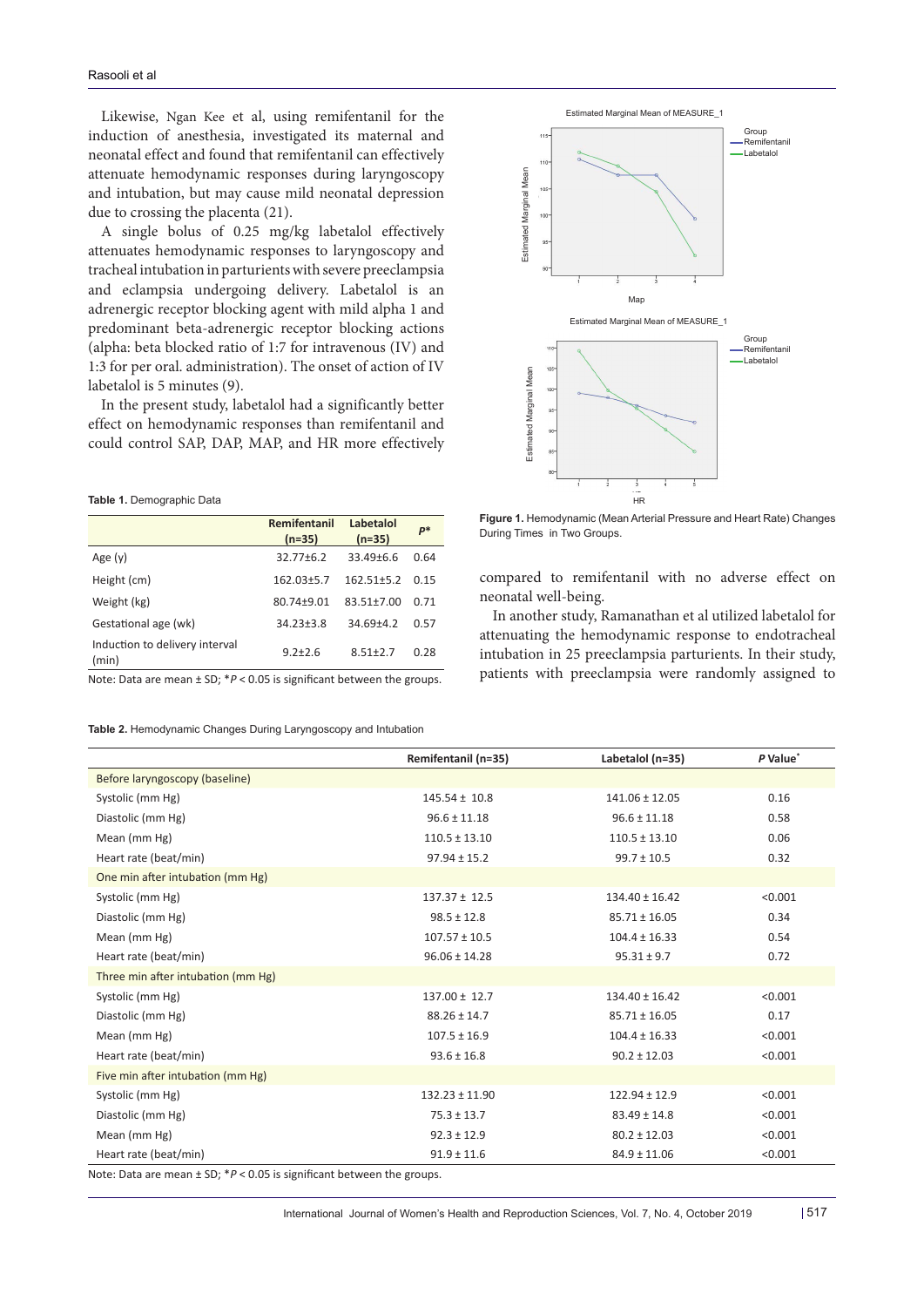receive either labetalol (total dose of 1 mg/kg) or placebo. They found that the hemodynamic responses were blinded during tracheal intubation (22).

In contrast, Inada et al applied 0.14 mg/kg labetalol and concluded that it was ineffective in attenuating the rise in systolic pressure. This difference might be related to the use of a lower dose and probably the timing of the labetalol administration of this low dose (2 minutes prior to intubation) in which the peak effect of the drug was lost at intubation (23).

Singh et al also compared the efficacy of esmolol and labetalol in low doses for the attenuation of the sympathomimetic response to laryngoscopy and intubation. Patients were allocated to three groups of 25 cases and were administered labetalol 0.25 mg/kg, esmolol 0.5 mg/kg or normal saline as a placebo. The labetalol significantly attenuated the rise in HR and systolic BP during laryngoscopy and intubation compared to placebo and esmolol. However, the difference was not significant among the values for DBP and MAP (24). Therefore, it appears that the dose and timing of giving the labetalol prior to intubation are important for its effectiveness.

# **Conclusions**

In patients with severe preeclampsia undergoing a cesarean section, labetalol (0.25 mg/kg) is considered as a better agent for attenuating the sympathomimetic response to laryngoscopy and intubation before the induction of anesthesia when compared to remifentanil.

# **Conflict of Interests**

Authors declare that they have no conflict of interests.

# **Ethical Issues**

The study was approved by the Institutional Committee of Ethics at Tabriz University of Medical Science (No. 9353) and was registered in the Iranian Registry of Clinical Trials (identifier: IRCT2014022810765N5).

## **Financial Support**

None.

#### **References**

- 1. Hodgkinson R, Husain FJ, Hayashi RH. Systemic and pulmonary blood pressure during caesarean section in parturients with gestational hypertension. Can Anaesth Soc J. 1980;27(4):389-394. doi:10.1007/bf03007461
- 2. Kimura A, Yamakage M, Chen X, Kamada Y, Namiki A. Use of the fibreoptic stylet scope (Styletscope) reduces the hemodynamic response to intubation in normotensive and hypertensive patients. Can J Anaesth. 2001;48(9):919-923. doi:10.1007/bf03017360
- 3. Dyer RA, Piercy JL, Reed AR. The role of the anaesthetist in the management of the pre-eclamptic patient. Curr Opin Anaesthesiol. 2007;20(3):168-174. doi:10.1097/ ACO.0b013e328136c1ac
- 4. Polley LS. Hypertensive disorders. In: Chestnut DH,

Polley LS, Tsen LC, Wong CA, eds. Chestnut's Obstetric anaesthesia: Principles and practice. 4th ed. Philadelphia: Mosby Elsevier; 2009. p. 975-1003.

- 5. Gin T, O'Meara ME, Kan AF, Leung RK, Tan P, Yau G. Plasma catecholamines and neonatal condition after induction of anaesthesia with propofol or thiopentone at caesarean section. Br J Anaesth. 1993;70(3):311-316. doi:10.1093/bja/70.3.311
- 6. Lawes EG, Downing JW, Duncan PW, Bland B, Lavies N, Gane GA. Fentanyl-droperidol supplementation of rapid sequence induction in the presence of severe pregnancyinduced and pregnancy-aggravated hypertension. Br J Anaesth. 1987;59(11):1381-1391. doi:10.1093/ bja/59.11.1381
- 7. Park BY, Jeong CW, Jang EA, et al. Dose-related attenuation of cardiovascular responses to tracheal intubation by intravenous remifentanil bolus in severe pre-eclamptic patients undergoing Caesarean delivery. Br J Anaesth. 2011;106(1):82-87. doi:10.1093/bja/aeq275
- 8. Hassani V, Movassaghi G, Goodarzi V, Safari S. Comparison of fentanyl and fentanyl plus lidocaine on attenuation of hemodynamic responses to tracheal intubation in controlled hypertensive patients undergoing general anesthesia. Anesth Pain Med. 2013;2(3):115-118. doi:10.5812/aapm.6442
- 9. MacCarthy EP, Bloomfield SS. Labetalol: a review of its pharmacology, pharmacokinetics, clinical uses and adverse effects. Pharmacotherapy. 1983;3(4):193-219. doi:10.1002/j.1875-9114.1983.tb03252.x
- 10. Servin F, Billard V. Remifentanil and other opioids. In: Schüttler J, Schwilden H, eds. Modern Anesthetics. Heidelberg: Springer; 2008. p. 283-311.
- 11. Ramanathan J, Coleman P, Sibai B. Anesthetic modification of hemodynamic and neuroendocrine stress responses to cesarean delivery in women with severe preeclampsia. Anesth Analg. 1991;73(6):772-779. doi:10.1213/00000539- 199112000-00016
- 12. Lee JH, Kim H, Kim HT, et al. Comparison of dexmedetomidine and remifentanil for attenuation of hemodynamic responses to laryngoscopy and tracheal intubation. Korean J Anesthesiol. 2012;63(2):124-129. doi:10.4097/kjae.2012.63.2.124
- 13. Loughran PG, Moore J, Dundee JW. Maternal stress response associated with caesarean delivery under general and epidural anaesthesia. Br J Obstet Gynaecol. 1986;93(9):943- 949. doi:10.1111/j.1471-0528.1986.tb08013.x
- 14. Noskova P, Blaha J, Bakhouche H, et al. Neonatal effect of remifentanil in general anaesthesia for caesarean section: a randomized trial. BMC Anesthesiol. 2015;15:38. doi:10.1186/s12871-015-0020-1
- 15. Goyagi T, Yoshimoto M. Comparison of Hemodynamic Responses Associated with Tracheal Intubation Under Various Induction Doses of Remifentanil and Propofol. Open J Anesthesiol. 2012;2(4):154-160. doi:10.4236/ ojanes.2012.24035
- 16. Kitamura T, Yamada Y, Chinzei M, Du HL, Hanaoka K. Attenuation of haemodynamic responses to tracheal intubation by the styletscope. Br J Anaesth. 2001;86(2):275- 277. doi:10.1093/bja/86.2.275
- 17. Kumar R, Gandhi R, Mallick I, Wadhwa R, Adlakha N, Bose M. Attenuation of hemodynamic response to laryngoscopy